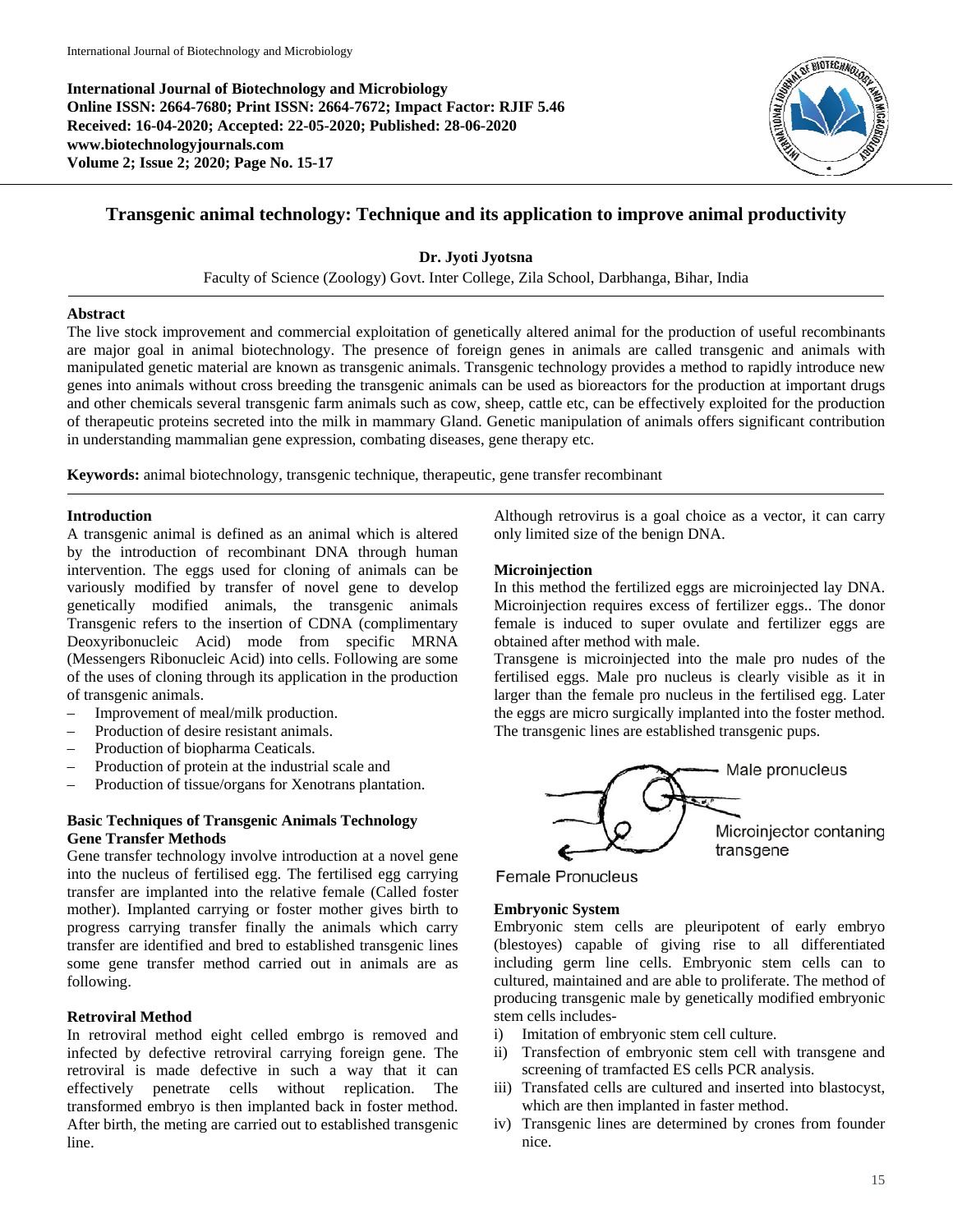

#### **Application of Transgenic animals**

Several dairy animals like cattle, shape, goat and buffaloes can be used as bioreactor to produce recombinant proteins. The dairy cattle produces several thousand litres of milk per year. The milk contains protein like casein and B lactoglotulin. Production of these protein is tightly regulated by promoters that limit gene exprenion only to mammary glands the transgene for therapeutic protein are tagged with this mammary gland specific promoter and the expensed proteins are then seveted into milk. Over expiration of case in transgene results in over production of casein protein which is feasible in cheese production.

Livestock are prunes to various diseases such as bacterial mastitis in cattle, and fowl cholera in some breeds. Genetic engineering offers novel approach to introduce and express transgene for monoclonal ant factors are immune protection. Transgene for interleukin, clotting factor IX, cystic bibronis transmombrance regulator (CFTR) have been cloned and expressed under the control of mammary gland specific promoters.

#### **Transgenic Mics**

The transfer of growth hormones (GH) gene. (from rest) based to the promoters for the mouse metallothionein 1 (MT) gene is the first report of transgenic animals (published in December, 1982) . Since than many transgenic animals including these in cattle, Sheep, goats, Pigs, rabbits, chicken and fish have been produced. In future these transgenic animals will be utilized for a variety of purposes: viz.

- (a) Efficiency in utilized feed
- (b) Ability to give baner meat
- (c) Ability to grow to marketable size sooner.
- (d) Resistance to certain diseases

These transgenic animals have also been used as living bioreactions for the production of valuable recombination proteins and pharmaceuticals into their milk, blood and urine which can be used for extraction of these drugs several proteins have been obtained using transgenic mice.

- i) Human alpha-1 antitrypsin (x1AT)
- ii) Human tissue plasminogen activator (t-PA)
- iii) Human protein C (HPC)
- iv) Human fibrinogen and
- v) A recombinant monoclonal antibody neutralising transmissible gastroenteritis corona virus (TGEV)

The level of synthesis of these proteins has been found 1000 bosts higher then, there syntheses through all lines. This possibility of manufacturing drugs. though transgenic animals is known as molecular barming or molecular pharming.

**Table 1:** A list of transgenic animals and the promoters, enhancer and structural transgenes is as follows

| <b>Transgenic</b><br><b>Animal</b> | Genes transferred (prometer or enhances/<br>structural genes) |
|------------------------------------|---------------------------------------------------------------|
| Mouse                              | mMT/rGH, mMT/bGH. mMT/oGH, mMT/hGH,<br>mMT/hGRF, mMT/hFIX     |
| Cow                                | BPV, lactoferrin.                                             |
| Fish                               | hGH, mMT/hGH, mMT/bGal, cd-crystallin,                        |
|                                    | SV/hygro, AFO                                                 |
| Pig                                | mMT/hGH, mMT/bGH, hMT/pGH MLV/rGH,                            |
|                                    | bPRL/bGH                                                      |
| Rabbit                             | mMT/hGH, hMT/hGH                                              |
| Sheep                              | mMT/hGH                                                       |
| Goats                              | A variant of EPA gene (LAEPA)                                 |

AFP - Antifreeze Protein

BPV - Bovine papilloma Viras

EU - Immunoglobalin heavychoin

CXF - Growth releasing factor

FIX - Factor IX

BLG - A lactoglotailm

MT - Metallo thionain

MLP - Moloney murine leuamia virus

TPA - Tissue plasminogene antivater

#### **Conclusion**

Genetic modification of animals by recombinant DNA technologies entails the introduction of a cloned gene. The transgenic animals can be used as bioreactors for the production at important drugs and other chemical. These are numerous potential application of transgenic technology to develop new or altered strains of agriculturally important livestock. The manipulation of reproductive process using transgenic methodologies should be considered as a huge area for investigation in the future.

#### **References**

- 1. Alison V, Davis U. Potential effects of biotechnology on animal health and well-being. Applications of Animal Biotechnology in Animal Health, Department of Animal Science, University of California, California, 2009, 5.
- 2. Angulo E, Gilna B. When biotech crosses borders. Nature Biotechnol, 2008;26:277-282.
- 3. Anil K, Neha G. Genetic Engineering. 1st Edition, Nova Science Publisher Inc, New York, 2005, 15-16.